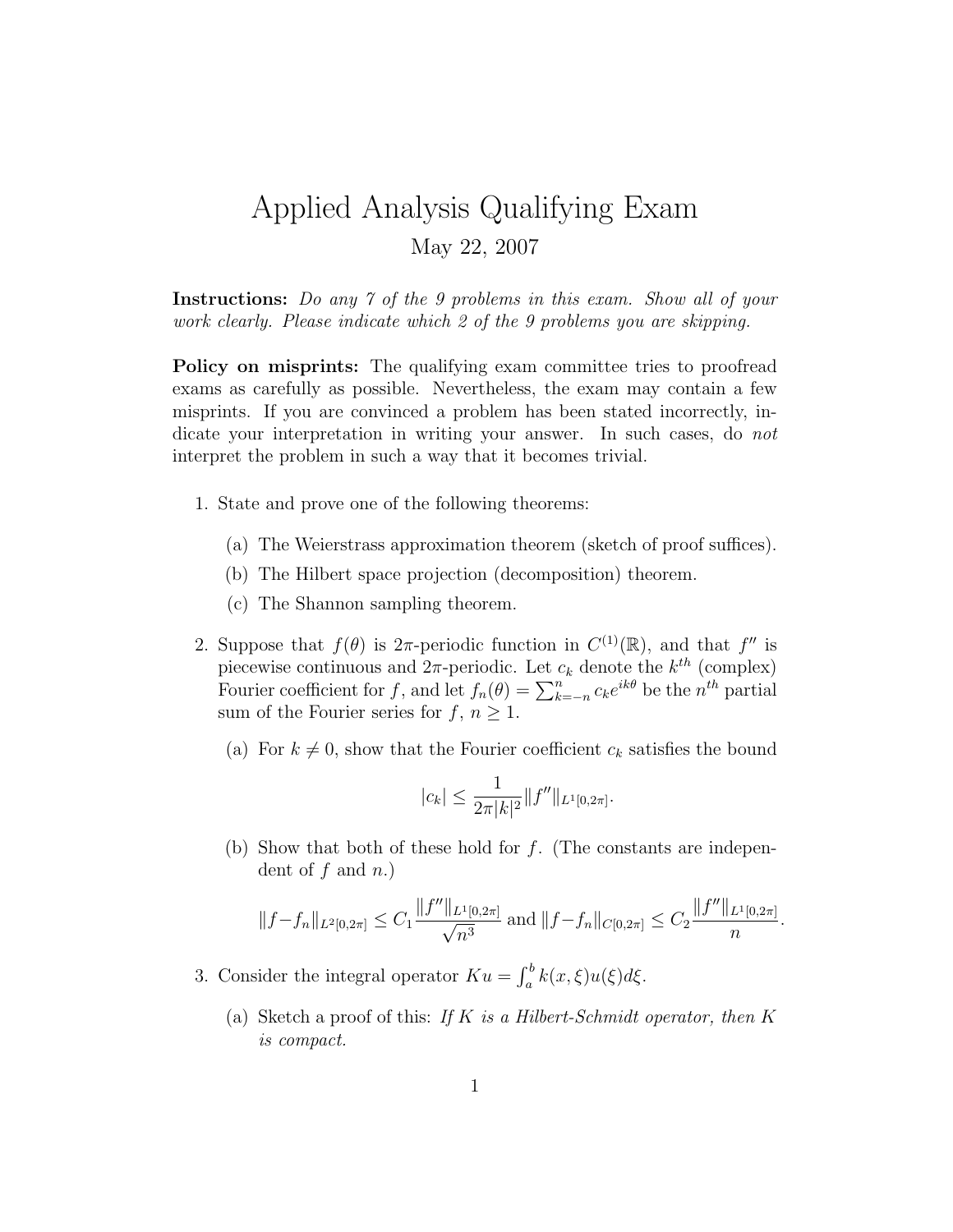(b) Let  $Ku = \int_0^{\pi} k(x,\xi)u(\xi)d\xi$ , where

$$
k(x,\xi) = \begin{cases} x - \pi & 0 \le \xi \le x \le \pi, \\ \xi - \pi & 0 \le x < \xi \le \pi. \end{cases}
$$

Explain why this  $K$  is compact. Show that it is self adjoint and find the eigenvalues and eigenfunctions for  $K$ . (Hint: convert the integral equation into a differential equation plus boundary conditions.)

- (c) With K as in part (b), for what values of  $\lambda$  will  $u = f + \lambda K u$  have a solution for all  $f \in L^2[a, b]$ ? Why?
- 4. Let  $\mathcal D$  be the set of compactly supported  $C^{\infty}$  functions defined on  $\mathbb R$ and let  $\mathcal{D}'$  be the corresponding set of distributions.
	- (a) Define convergence in  $D$  and in  $D'$ .
	- (b) Show that every  $\psi \in \mathcal{D}$  satisfies  $\psi(x) = (x^2 \varphi(x))'$  for some  $\varphi \in \mathcal{D}$ if and only if

$$
\int_{-\infty}^{\infty} \psi(x) dx = \int_{0}^{\infty} \psi(x) dx = \psi(0) = 0.
$$

- (c) Use the result above to find all  $t \in \mathcal{D}'$  that solve  $x^2t' = 0$ , in the sense of distributions.
- 5. A mass m is subject to a force due to a radial potential  $V = V(r)$ , where r is the radius in spherical coordinates. The angles  $\theta$  and  $\varphi$  are the colatitude and longitude, repectively.
	- (a) Find the system's Lagrangian in spherical coordinates.
	- (b) Find the momenta  $p_r$ ,  $p_\theta$  and  $p_\varphi$  conjugate to r,  $\theta$  and  $\varphi$ , respectively, and also the Hamiltonian  $H(r, \theta, \varphi, p_r, p_\theta, p_\varphi)$  for the system.
	- (c) Write down Hamilton's equations for the system. Use them to show that  $H$  is a constant of the motion.
- 6. Use Laplace's method and Watson's lemma to find the first two terms of an asymptotic expansion for

$$
I(x) = \int_0^\infty e^{-x \cosh(t)} \sinh^{1/2}(t) dt, \ x \to +\infty.
$$